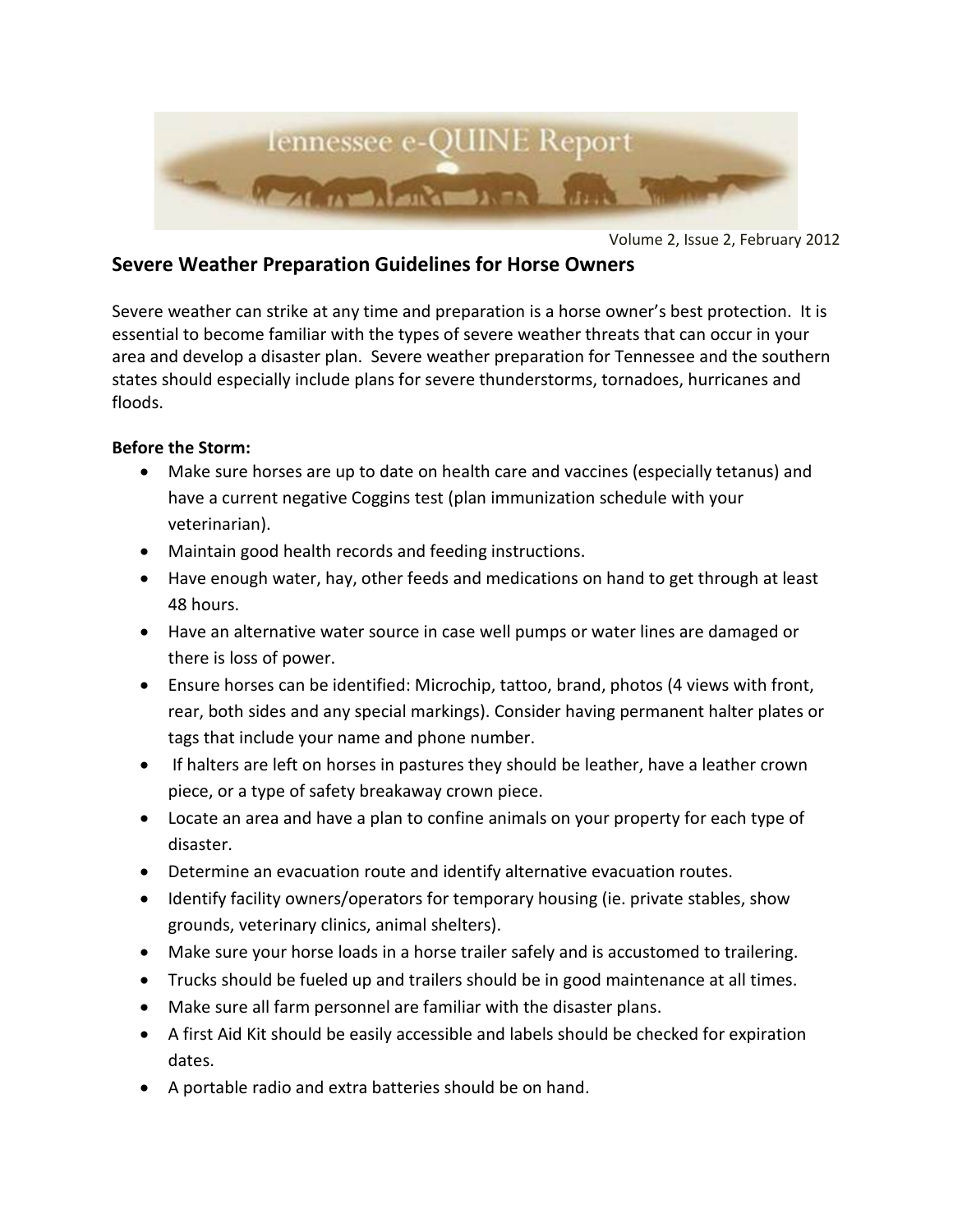- Check fences and gates regularly for repair needs.
- Prepare an emergency kit including large plastic trash cans, water buckets, extra halters and cotton lead ropes, wire cutters, sharp knife or scissors, flashlights, bleach and/or other disinfectants.
- Assess insurance needs for both property and horses.
- Practice the disaster plan.

## **During the Storm:**

- Keeping horses in a barn depends on the type of weather threat and the soundness of the structure. A solid structure such as a barn can protect horses from lightning, hail and debris from high winds. If you do not have a safe solid structure, horses should be left in pastures. If flooding is a concern, horses can become trapped in barns and are better off left turned out where they can flee to high ground.
- Listen to the Emergency Broadcasting System alerts using a portable radio. A device to access the internet is also useful to stay informed of weather conditions and threats.
- Do not rely on automatic water systems in case power is lost.
- If you evacuate, take health records, emergency items, first aid kit, feed and water with you.

## **After the Storm**

- Check pastures and fences for damage and debris.
- House horses in a secure area after a disaster.
- Use caution when approaching unknown horses and
- If you temporarily house horses, isolate unknown horses.
- Be aware of potential disease outbreaks that result from disasters by contacting the State Veterinary Medical Association or the Department of Agriculture.
- Proper identification and documented ownership should be provided to claim lost horses.
- Provide fresh clean water (water can become contaminated, especially after flooding).
- Restrict access to flooded pastures.

For more information on preparing for severe weather and disaster planning for horse owners, please visit:

[http://www.aaep.org/emergency\\_prep.htm.](http://www.aaep.org/emergency_prep.htm) <http://www.fema.gov/plan/prepare/livestock.shtm>